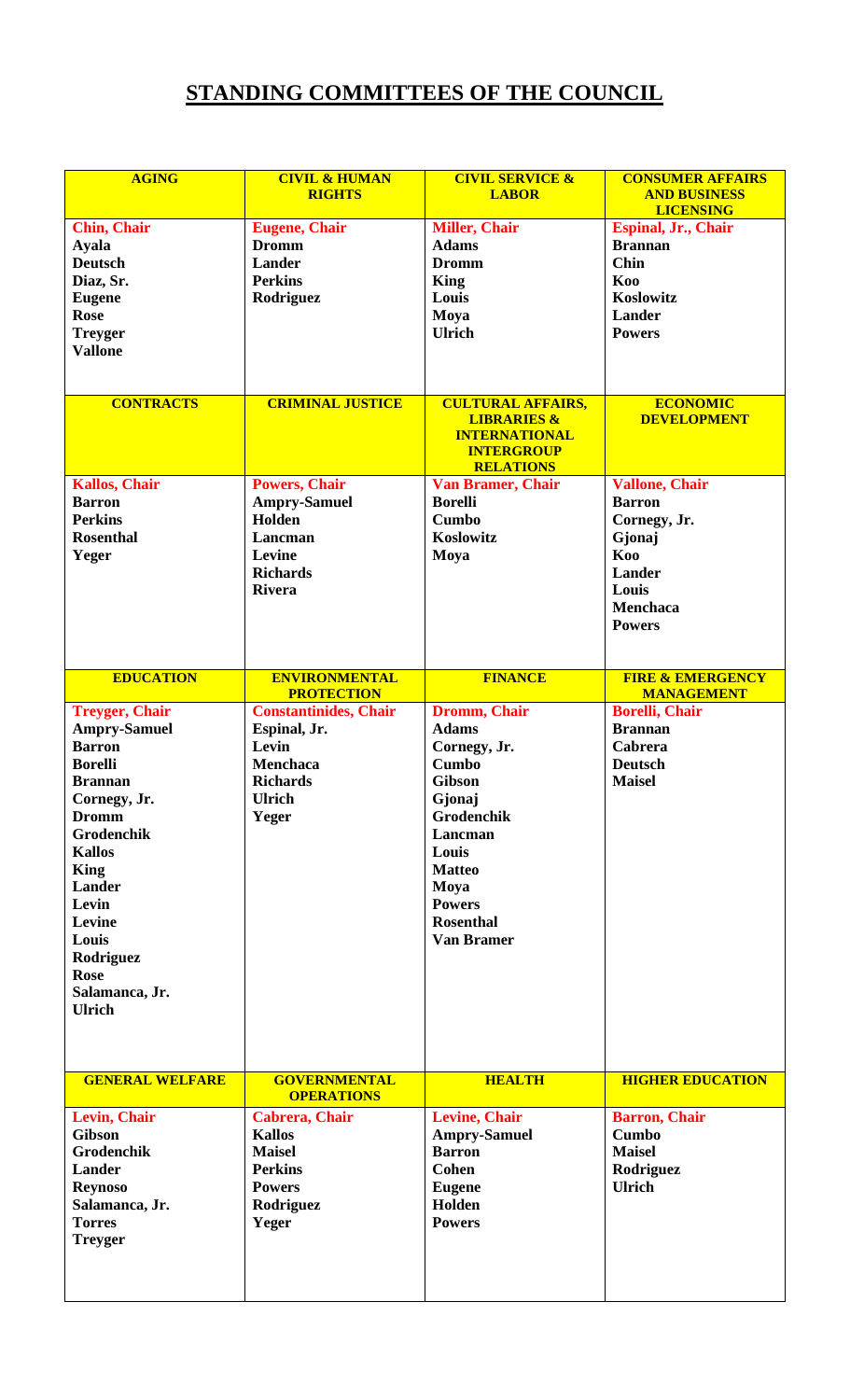| <b>HOSPITALS</b>                                   | <b>HOUSING &amp; BUILDINGS</b>                           | <b>IMMIGRATION</b>      | <b>JUSTICE SYSTEM</b>         |
|----------------------------------------------------|----------------------------------------------------------|-------------------------|-------------------------------|
| <b>Rivera, Chair</b>                               | Cornegy, Jr., Chair                                      | Menchaca, Chair         | Lancman, Chair                |
| <b>Ayala</b>                                       | <b>Cabrera</b>                                           | <b>Chin</b>             | <b>Cohen</b>                  |
| <b>Eugene</b>                                      | <b>Chin</b>                                              | <b>Dromm</b>            | <b>Cumbo</b>                  |
| Levine                                             | Espinal, Jr.                                             | <b>Eugene</b>           | Louis                         |
| <b>Maisel</b>                                      | Gjonaj                                                   | Gjonaj                  | <b>Maisel</b>                 |
| Moya                                               | Grodenchik                                               | <b>Miller</b>           | <b>Rose</b>                   |
| <b>Reynoso</b>                                     | Louis                                                    | Moya                    | <b>Torres</b>                 |
|                                                    | <b>Perkins</b>                                           |                         |                               |
|                                                    | <b>Rivera</b>                                            |                         |                               |
|                                                    | <b>Rosenthal</b>                                         |                         |                               |
|                                                    | <b>Torres</b>                                            |                         |                               |
|                                                    |                                                          |                         |                               |
|                                                    |                                                          |                         |                               |
| <b>JUVENILE JUSTICE</b>                            | <b>LAND USE</b>                                          | <b>MENTAL HEALTH,</b>   | <b>OVERSIGHT &amp;</b>        |
|                                                    |                                                          | <b>DISABILITY &amp;</b> | <b>INVESTIGATIONS</b>         |
|                                                    |                                                          | <b>ADDICTION</b>        |                               |
| <b>King, Chair</b>                                 | Salamanca, Jr., Chair                                    | <b>Ayala, Chair</b>     | <b>Torres, Chair</b>          |
| <b>Barron</b>                                      | <b>Adams</b>                                             | <b>Ampry-Samuel</b>     | <b>Ayala</b>                  |
| Gjonaj                                             | <b>Barron</b>                                            | <b>Cabrera</b>          | <b>Kallos</b>                 |
| Holden                                             | <b>Deutsch</b>                                           | Holden                  | Lancman                       |
| Levine                                             | Diaz, Sr.                                                | <b>Van Bramer</b>       | <b>Powers</b>                 |
| <b>Perkins</b>                                     | <b>Gibson</b>                                            |                         | <b>Rivera</b>                 |
|                                                    | Grodenchik                                               |                         | Salamanca, Jr.                |
|                                                    | <b>King</b>                                              |                         | <b>Treyger</b>                |
|                                                    | Koo                                                      |                         | Yeger                         |
|                                                    | Lancman                                                  |                         |                               |
|                                                    | Levin                                                    |                         |                               |
|                                                    | <b>Miller</b>                                            |                         |                               |
|                                                    | Moya                                                     |                         |                               |
|                                                    | <b>Reynoso</b>                                           |                         |                               |
|                                                    | <b>Richards</b>                                          |                         |                               |
|                                                    | <b>Rivera</b>                                            |                         |                               |
|                                                    | <b>Treyger</b>                                           |                         |                               |
|                                                    |                                                          |                         |                               |
| <b>PARKS &amp; RECREATION</b>                      | <b>PUBLIC HOUSING</b>                                    | <b>PUBLIC SAFETY</b>    | <b>RESILIENCY &amp;</b>       |
|                                                    |                                                          |                         | <b>WATERFRONTS</b>            |
| Koo, Chair                                         | <b>Ampry-Samuel, Chair</b>                               | <b>Richards, Chair</b>  | <b>Brannan, Chair</b>         |
| <b>Adams</b>                                       | <b>Ayala</b>                                             | <b>Adams</b>            | <b>Constantinides</b>         |
| <b>Borelli</b>                                     | <b>Cumbo</b>                                             | <b>Brannan</b>          | Diaz, Sr.                     |
| <b>Brannan</b>                                     | Diaz, Sr.                                                | Cabrera                 | <b>Rose</b>                   |
| <b>Cohen</b>                                       | <b>Gibson</b>                                            | <b>Cohen</b>            | <b>Ulrich</b>                 |
| Gjonaj                                             | Gjonaj                                                   | <b>Deutsch</b>          |                               |
| <b>King</b>                                        | <b>Menchaca</b>                                          | <b>Gibson</b>           |                               |
| Moya                                               | <b>Richards</b>                                          | Lancman                 |                               |
| <b>Rivera</b>                                      | Salamanca, Jr.                                           | Menchaca                |                               |
| <b>Ulrich</b>                                      | <b>Torres</b>                                            | <b>Miller</b>           |                               |
| <b>Van Bramer</b>                                  | <b>Treyger</b>                                           | <b>Powers</b>           |                               |
|                                                    | <b>Van Bramer</b>                                        | Rodriguez               |                               |
|                                                    |                                                          | <b>Vallone</b>          |                               |
|                                                    |                                                          |                         |                               |
|                                                    |                                                          |                         |                               |
| <b>RULES, PRIVILEGES &amp;</b><br><b>ELECTIONS</b> | <b>SANITATION &amp; SOLID</b><br><b>WASTE MANAGEMENT</b> | <b>SMALL BUSINESS</b>   | <b>STANDARDS &amp; ETHICS</b> |
|                                                    |                                                          |                         |                               |
| <b>Koslowitz, Chair</b>                            | <b>Reynoso, Chair</b>                                    | Gjonaj, Chair           | <b>Matteo, Chair</b>          |
| <b>Adams</b>                                       | <b>Brannan</b>                                           | <b>Dromm</b>            | <b>Chin</b>                   |
| <b>Chin</b>                                        | Cabrera                                                  | Levin                   | <b>Gibson</b>                 |
| Espinal, Jr.                                       | <b>Chin</b>                                              | <b>Perkins</b>          | Koslowitz                     |
| <b>Gibson</b>                                      | <b>Cohen</b>                                             | <b>Rosenthal</b>        | Levin                         |
| <b>Johnson</b>                                     | <b>Constantinides</b>                                    |                         |                               |
| Lancman                                            | <b>Deutsch</b>                                           |                         |                               |
| <b>Matteo</b>                                      | Espinal, Jr.                                             |                         |                               |
| <b>Rose</b>                                        | <b>Vallone</b>                                           |                         |                               |
| <b>Torres</b>                                      |                                                          |                         |                               |
| <b>Treyger</b>                                     |                                                          |                         |                               |
|                                                    |                                                          |                         |                               |